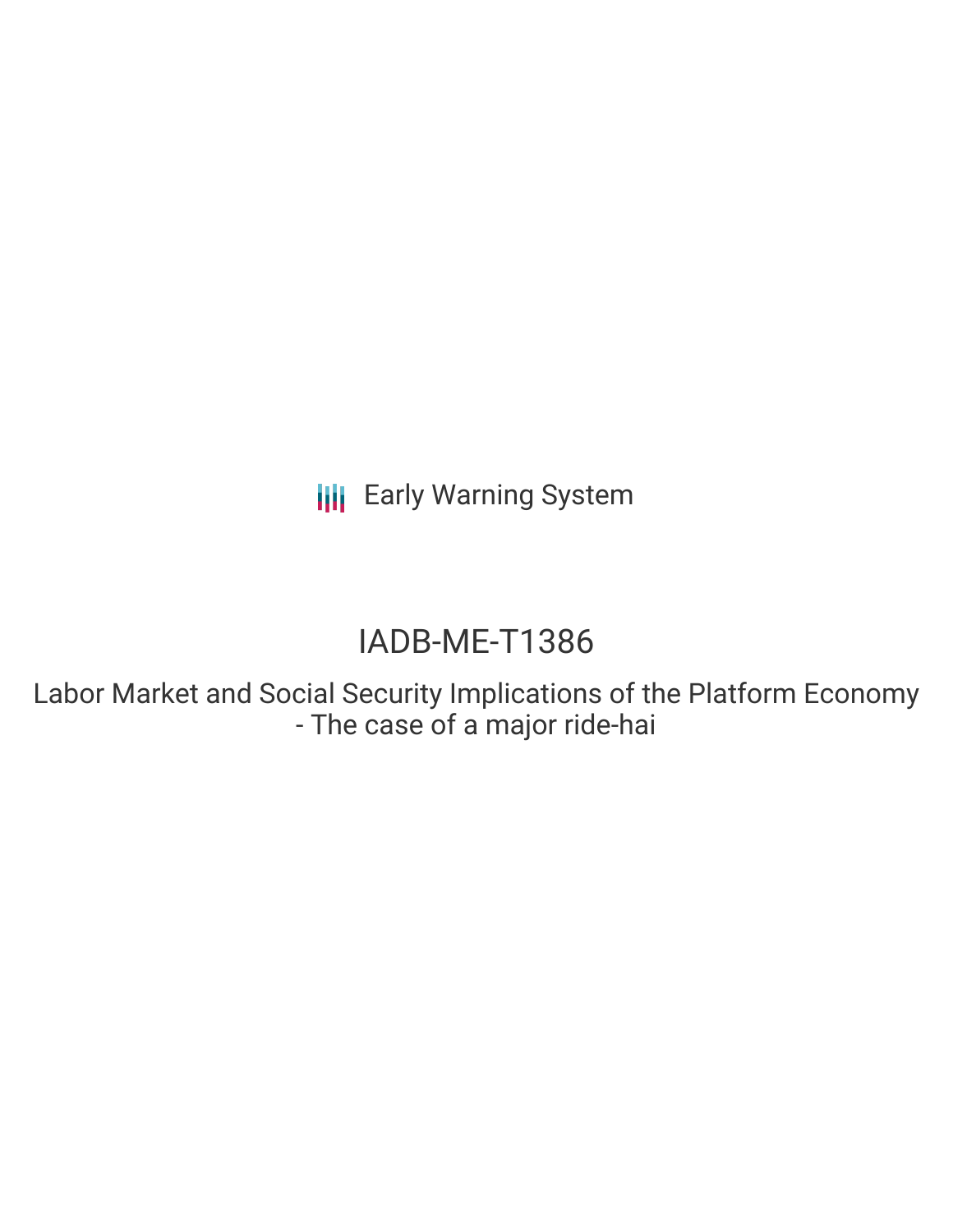

### **Quick Facts**

hai

| <b>Countries</b>               | Mexico                                 |
|--------------------------------|----------------------------------------|
| <b>Financial Institutions</b>  | Inter-American Development Bank (IADB) |
| <b>Status</b>                  | Active                                 |
| <b>Bank Risk Rating</b>        | U                                      |
| <b>Voting Date</b>             | 2018-10-03                             |
| <b>Borrower</b>                | <b>Government of Mexico</b>            |
| <b>Sectors</b>                 | <b>Education and Health</b>            |
| <b>Investment Type(s)</b>      | Grant                                  |
| <b>Investment Amount (USD)</b> | $$0.25$ million                        |
| <b>Project Cost (USD)</b>      | $$0.25$ million                        |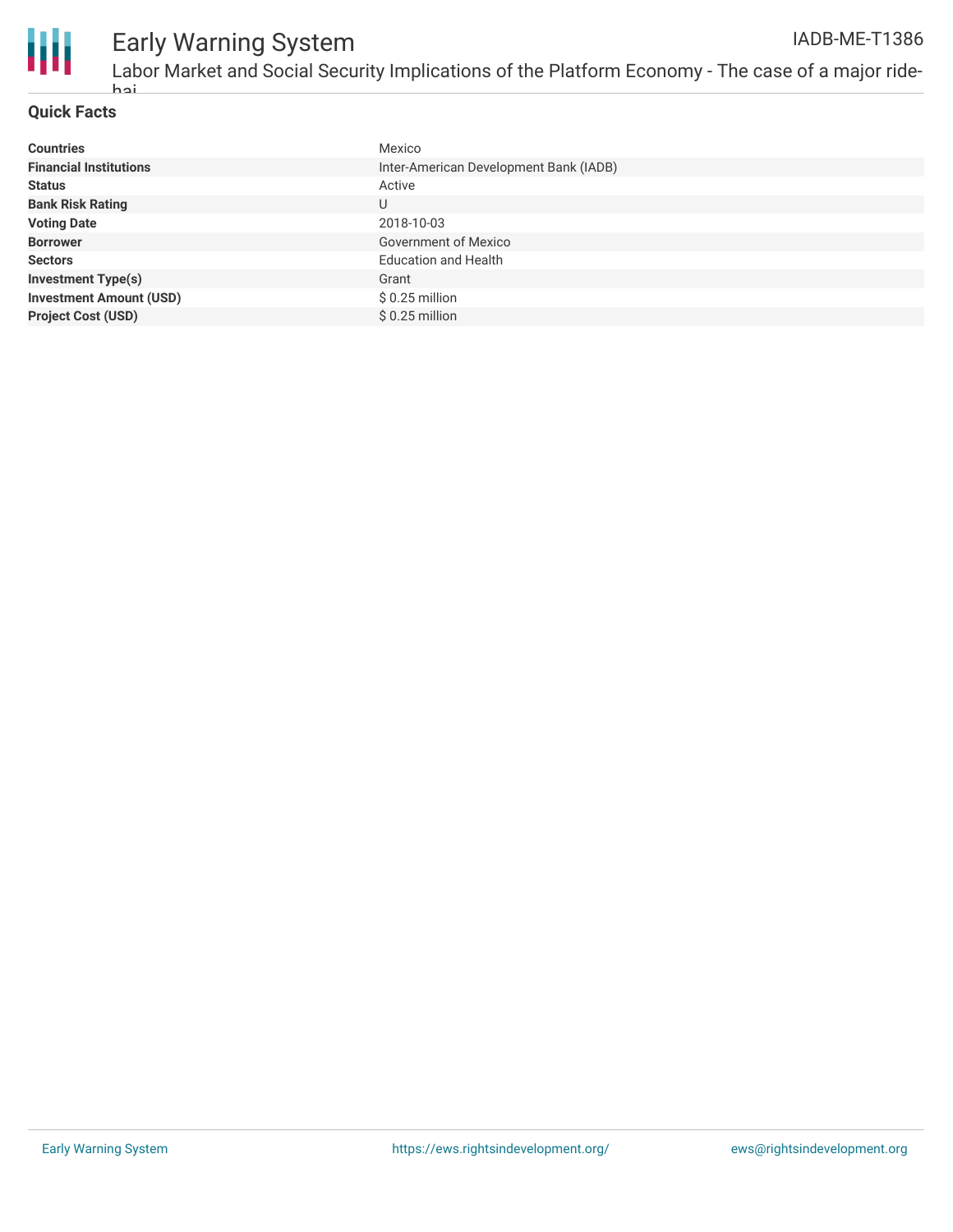

# **Project Description**

hai

The objective of this TC is to increase the knowledge of the Mexican government and policy-makers about strategies to leverage digital, on-demand labor intermediation platforms to expand access to the labor market and promote social security contributions in LAC, a region where neither of these potentials are well understood.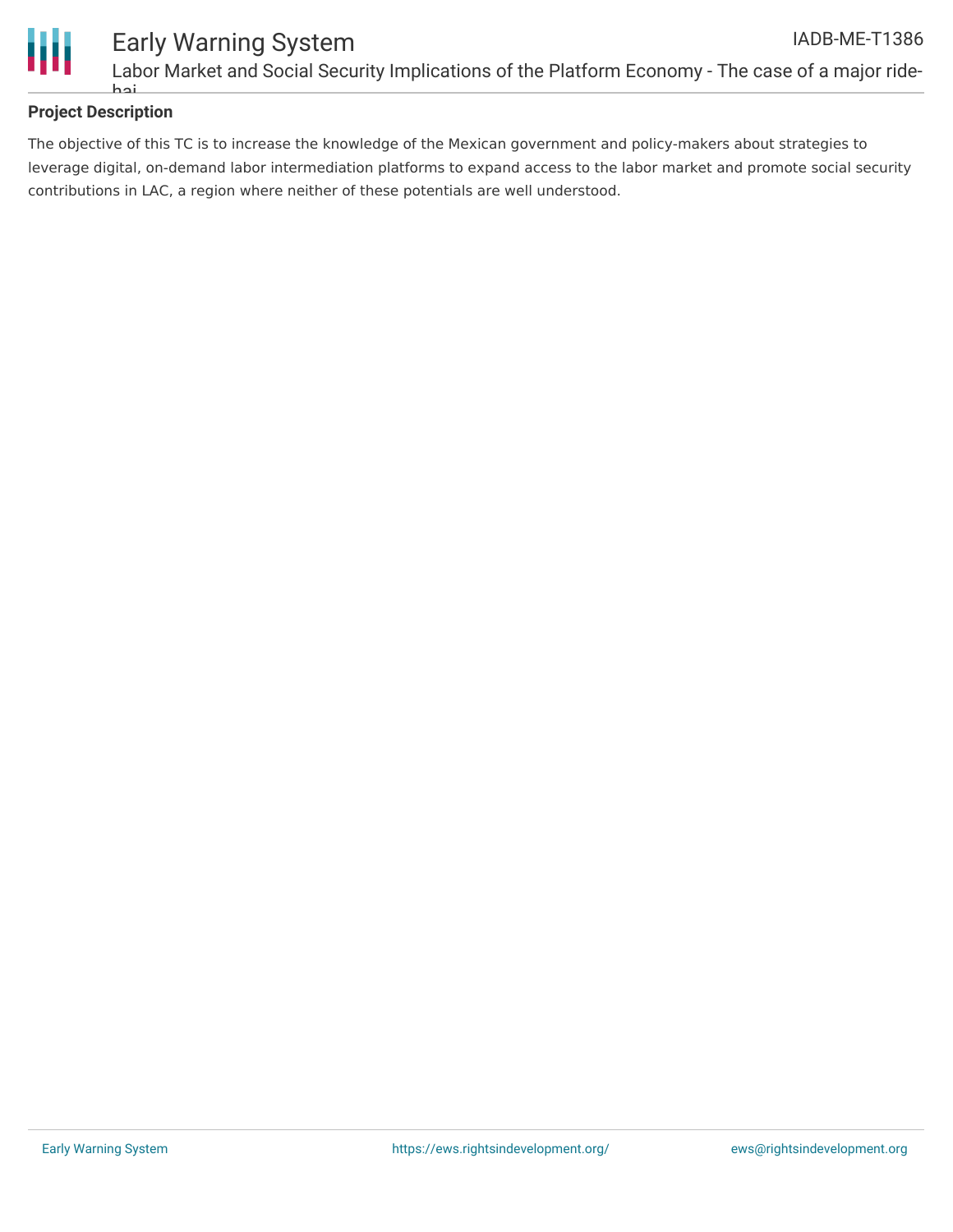

#### Early Warning System Labor Market and Social Security Implications of the Platform Economy - The case of a major ride-IADB-ME-T1386

#### **Investment Description** hai

• Inter-American Development Bank (IADB)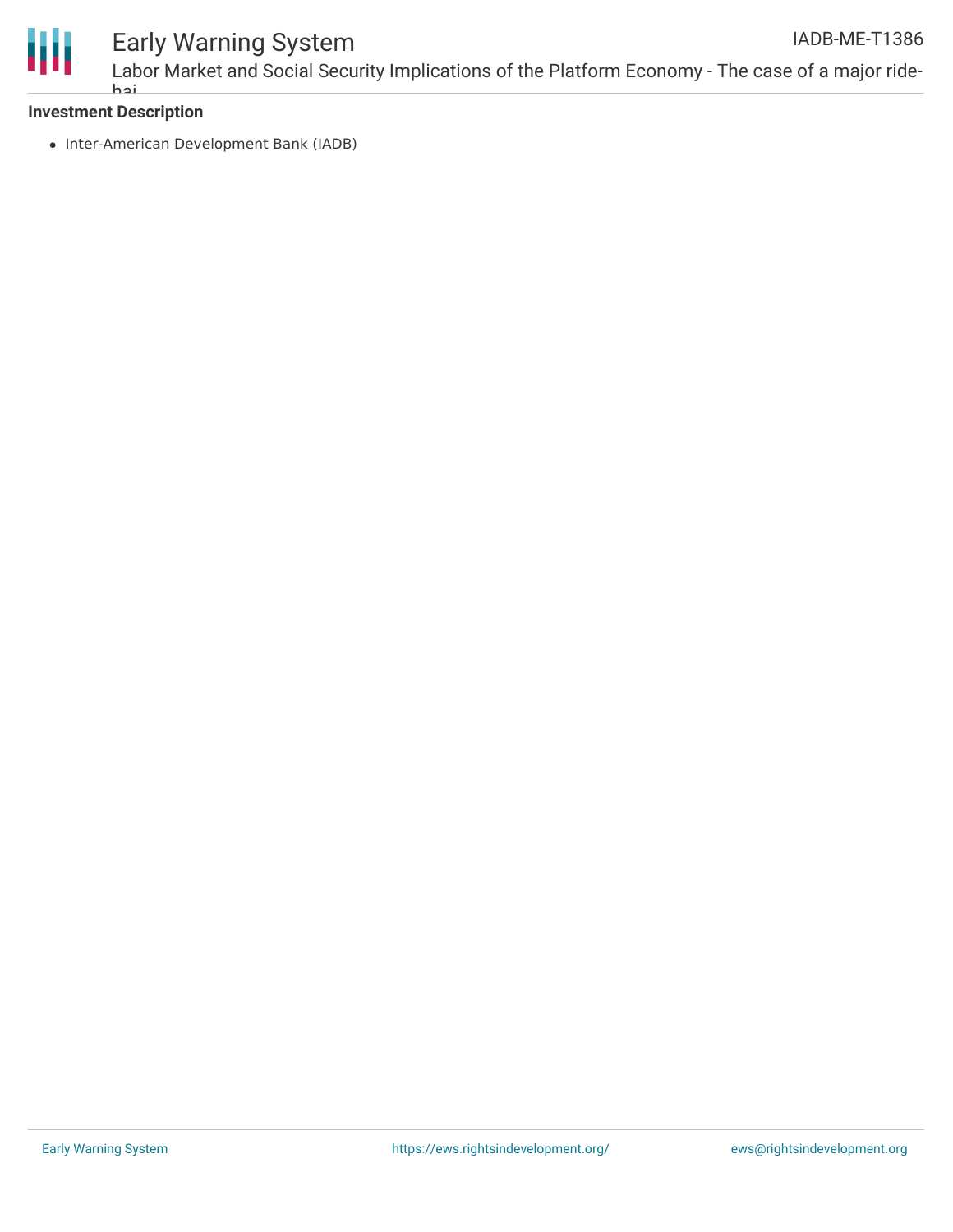

# **Contact Information**

hai

#### ACCOUNTABILITY MECHANISM OF IADB

The Independent Consultation and Investigation Mechanism (MICI) is the independent complaint mechanism and fact-finding body for people who have been or are likely to be adversely affected by an Inter-American Development Bank (IDB) or Inter-American Investment Corporation (IIC)-funded project. If you submit a complaint to MICI, they may assist you in addressing the problems you raised through a dispute-resolution process with those implementing the project and/or through an investigation to assess whether the IDB or IIC is following its own policies for preventing or mitigating harm to people or the environment. You can submit a complaint by sending an email to MICI@iadb.org. You can learn more about the MICI and how to file a complaint at http://www.iadb.org/en/mici/mici,1752.html (in English) or http://www.iadb.org/es/mici/mici,1752.html (Spanish).